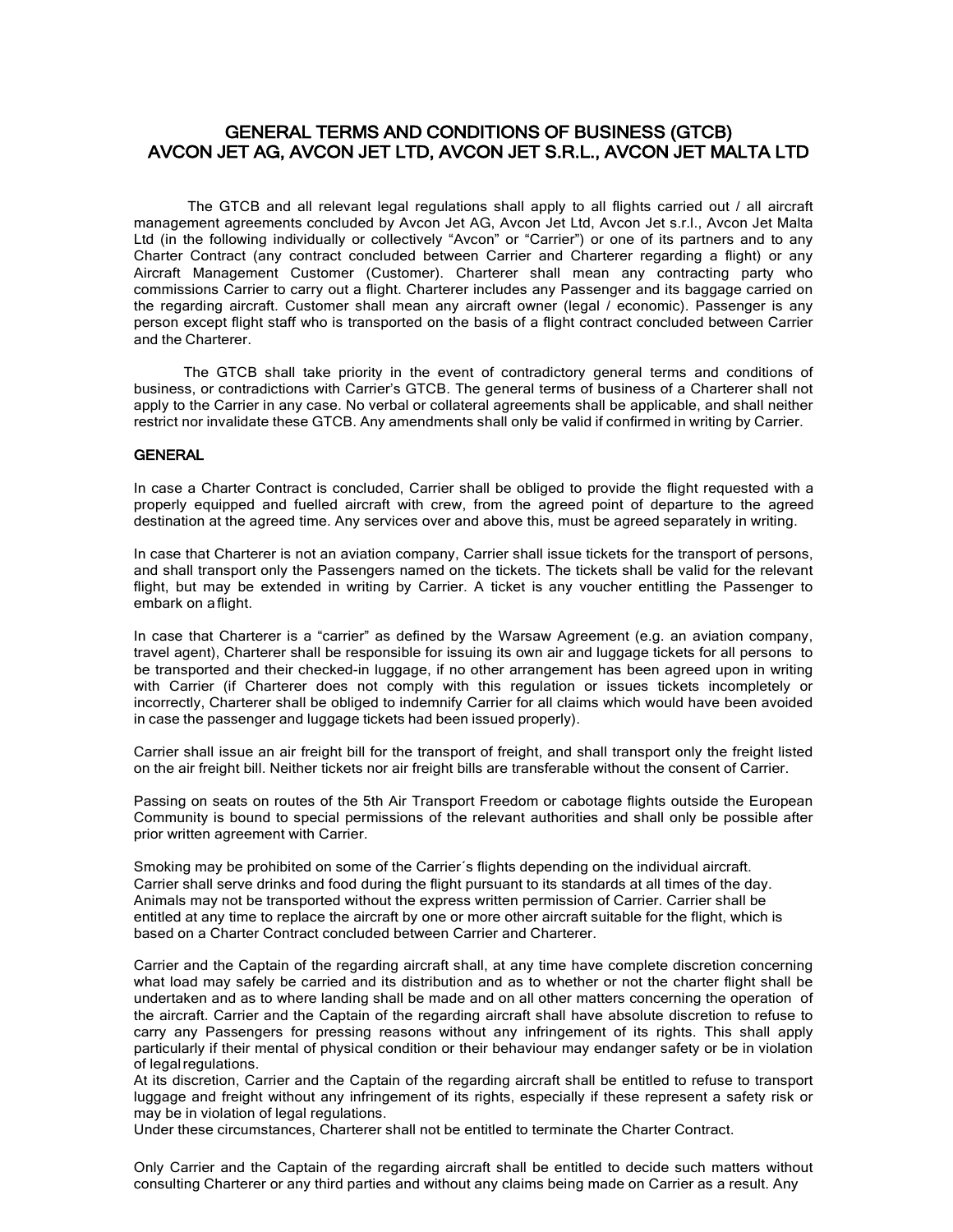additional costs incurred for such reasons shall be borne by the Charterer. (Carrier shall not be liable for any loss, damage, cost or claim of whatever nature arising from any such decision taken for any of such reasons).

# SCHEDULE AND NONPERFORMANCE DELAY VARIATIONS AND DIVERSIONS

Schedule shall mean a flight or any series of flights agreed between Carrier and Charterer including places of departure, places of destination, any stopping points, any departures and arrival times and any part agreed functions.

The times specified in an agreed Schedule and transport documents shall be subject to changes and are an approxiate estimation only. Charterer shall at any time be entiteled to deviate from the Schedule if in it´s opinion such deviation is advisable or necessary.

Carrier may cancel or delay a flight without being liable to pay any cancellation fee or compensation whatsoever in the event that the regarding flight cannot be performed or completed due to any cause beyond the control of Carrier, including - but not limited to - strikes, lock-out, lock-down, pandemic or similar to pandemic disease, civil commotion, war or warlike operations or imminence thereof, riots, civil war, blockade, embargo, act or omissions of governmental authorities including all civil aviation authorities, Force Majeure, fire, flood, fog, frost, ice, storms, epidemics, quarantine, hijacking, major technical of aircraft / engines (AOG), requisition of aircraft by public authorities, breakdown or accident to aircraft, or if the safety of Passengers and/ or property is deemed by the aircraft commander or Carrier's operational supervisors to be in jeopardy. In case of such cancellations Carrier shall be under no obligation or liability towards Customer beyond refund of the agreed charter price for such cancelled flight, or in case of cancellation of part of a regarding flight such part of the charter price relating to the cancelled part of the regarding flight.

Force Majeure applies to events which lie outside the sphere of influence of Carrier and are neither foreseeable nor avoidable by corresponding measures taken in their company, such as wars, civil unrest, natural disasters, strikes in outside and internal companies, etc., provided that they make it impossible to carry out a flight.

In the event of non-performance, partial performance or delay resulting wholly or partly from any Force Majeure or occurrence or any circumstances whatever beyond Carrier´s control, Carrier shall use reasonable endeavors to perform or continue in compliance with the Schedule but otherwise shall have no liability towardsCharterer.

Should there be any delays for which Carrier is responsible, Carrier shall be entitled to decide whether the Passengers will be conveyed by another means of transport, or whether they will be accommodated in hotels selected by Carrier until such time as the flight can be carried out. As far as the transport of freight is concerned, Carrier shall be entitled to decide whether to store the goods until the flight is carried out, or whether to find an alternative means of transport. Carrier shall only be liable for any additional costs thus incurred if Carrier has acted wilfully or with gross negligence.

If Carrier is unable to resume performance within a reasonable time after the due date Carrier may cancel the regarding Charter Contract with notice in writing to the Customer and shall be under no liability whatsoever towards the Customer in respect of such cancellation.

Should Carrier not be in a position to carry out or complete a flight as agreed for reasons not beyond Carrier's control, Carrier shall be entitled to provide another suitable means of transport for the entire flight, or for the uncompleted part of the flight. Carrier shall be liable for any additional costs incurred only if it has acted wilfully or with gross negligence.

If for any reason the regarding aircraft is diverted from any airfield of destination shown in the Schedule to another airfield the journey to the said airfield of destination shall be deemed to be complete when the aircraft arrives at the other airfield.

If the performance of the Schedule is prevented or delayed by any act or omission of the Charterer or the Passengers of the regarding flight or anyone in their control or acting on their behalf including any delay caused by the late arrival of the Charterer´s or the Passenger´s luggage, Charterer shall be liable towards Carrier for any additional costs incurred either by Carrier or its agents. Furthermore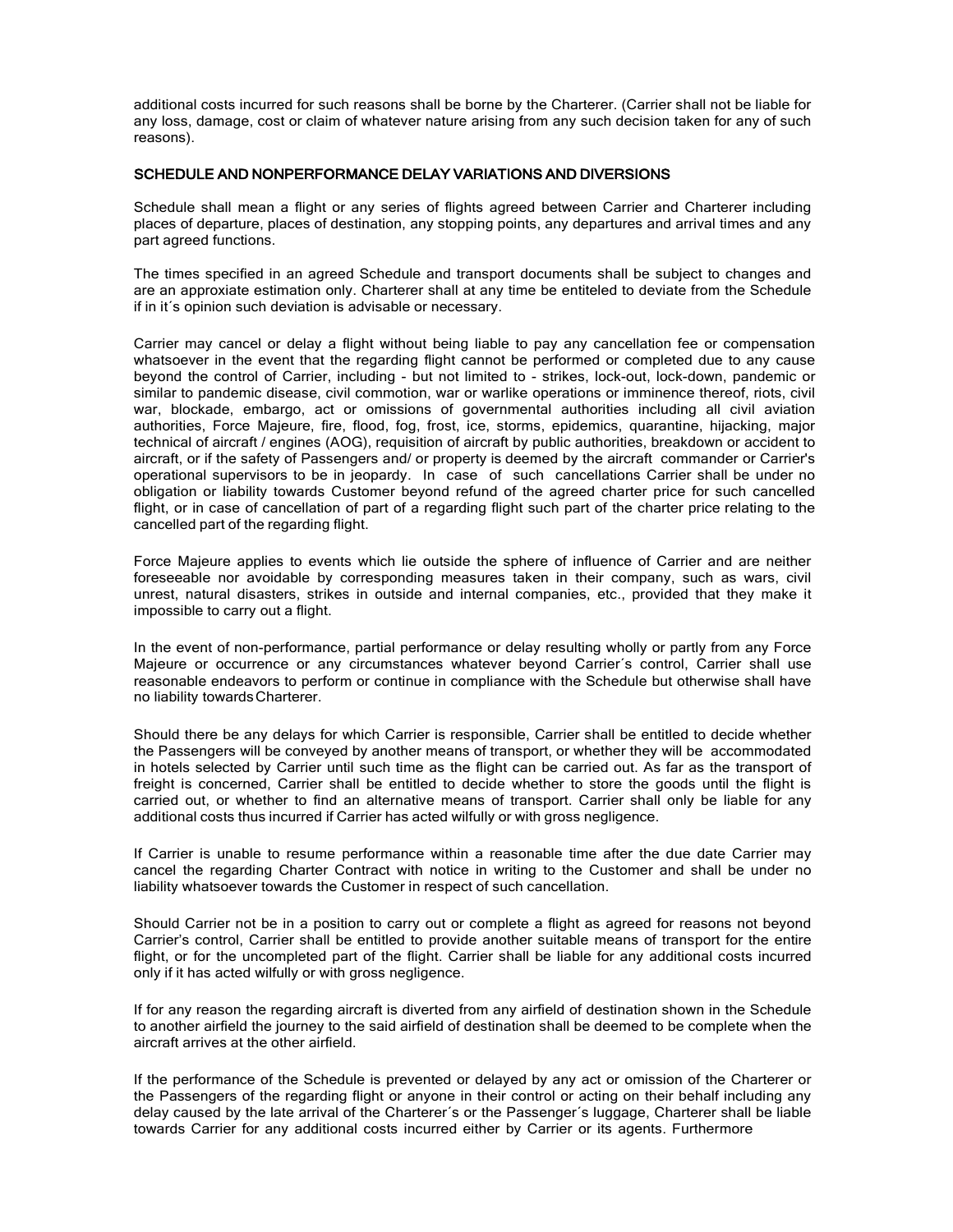Carrier shall be entitled to cancel the flight without any infringement of their rights. In particular, Carrier shall not be obliged to provide a later flight.

In the event of such cancellation Charterer shall be liable for cancellation charges, as if notice of cancellation had been received.

Charterer shall be obliged to reimburse Carrier for any additional costs incurred as a result of such cancellation or delay.

Should it be partly or completely impossible to carry out a flight for reasons beyond the control of either Carrier or the Charterer, or if it should be delayed by more than 24 hours, Carrier shall be obliged only to refund a proportion of the price of the flight equivalent to the uncompleted part of the flight, to the exclusion of all other claims. If the flight also includes a return flight, regardless of the problems encountered on the outward flight, Carrier shall at all events be obliged to carry out the return flight provided the Passengers have reached their destination and Carrier is able to carry out the return flight on schedule.

# CHARTER PRICE AND PAYMENT CONDITIONS

Charter Price shall mean the amount payable to Carrier by Customer for services supplied under these terms herein.

The Charter Price shall apply to any agreed flight from the point of departure to the destination and shall include only:

a) expenses for operating and maintaining the aircraft; b)

reimbursement for the crew of the aircraft;

c) insurance premiums;

d) landing, parking and hangarage fees as well as ground crew and other airport fees for the aircraft (with the exception of de-icingcharges).

e) airport taxes for Passengers unless these are paid by the Passengers directly; f) checking-in of Passengers, their luggage or freight;

g) standard catering during the flight in accordance with the arrangements made by Carrier; h) international route charges.

In particular, the Charter Price does not include:

a) the cost of transporting Passengers to and from the airport and between airports and terminals;

b) the cost of customs inspections, customs duties and other charges payable that do not include the charges mentioned above;

c) further expenses resulting from alterations to the provisions of the flight contract requested by Charterer or as a consequence of changes made by Charterer,

d) licence fees;

e) additional costs due to any extension of the flying time by more than 15 minutes compared to flying time specified in the quotation, or caused by bad weather conditions, a technical defect, revision of a decision by Charterer or other circumstances beyond the control of Carrier;

f) additional costs resulting from the necessity of flying to an alternative airport or of making a stopover their due to bad weather conditions, a technical defect, revision of a decision by Charterer or other circumstances beyond the control of Carrier;

g) additional costs resulting from Force Majeure, in particular de-icing of the aircraft.

The costs, charges and fees included in the Charter Price are continuously subject to alteration, and Carrier shall therefore be entitled to take such alterations into account, and to increase the Charter Price to the extent necessary to accommodate these changes.

Unless otherwise agreed, the Charter Price shall be payable to Carrier no later than 6 hours before the start of the flight according to the payment conditions stipulated herein. The same shall apply to all payments and expenses not included in the Charter Price. Charterer shall be obliged to reimburse Carrier immediately for any expenses advanced by the latter on Charterer's behalf.

Carrier will not start with its preparatory operations (for example obtaining overflight approvals, etc…) regarding the Charter Contract, until the above mentioned Charter Price has been credited in its full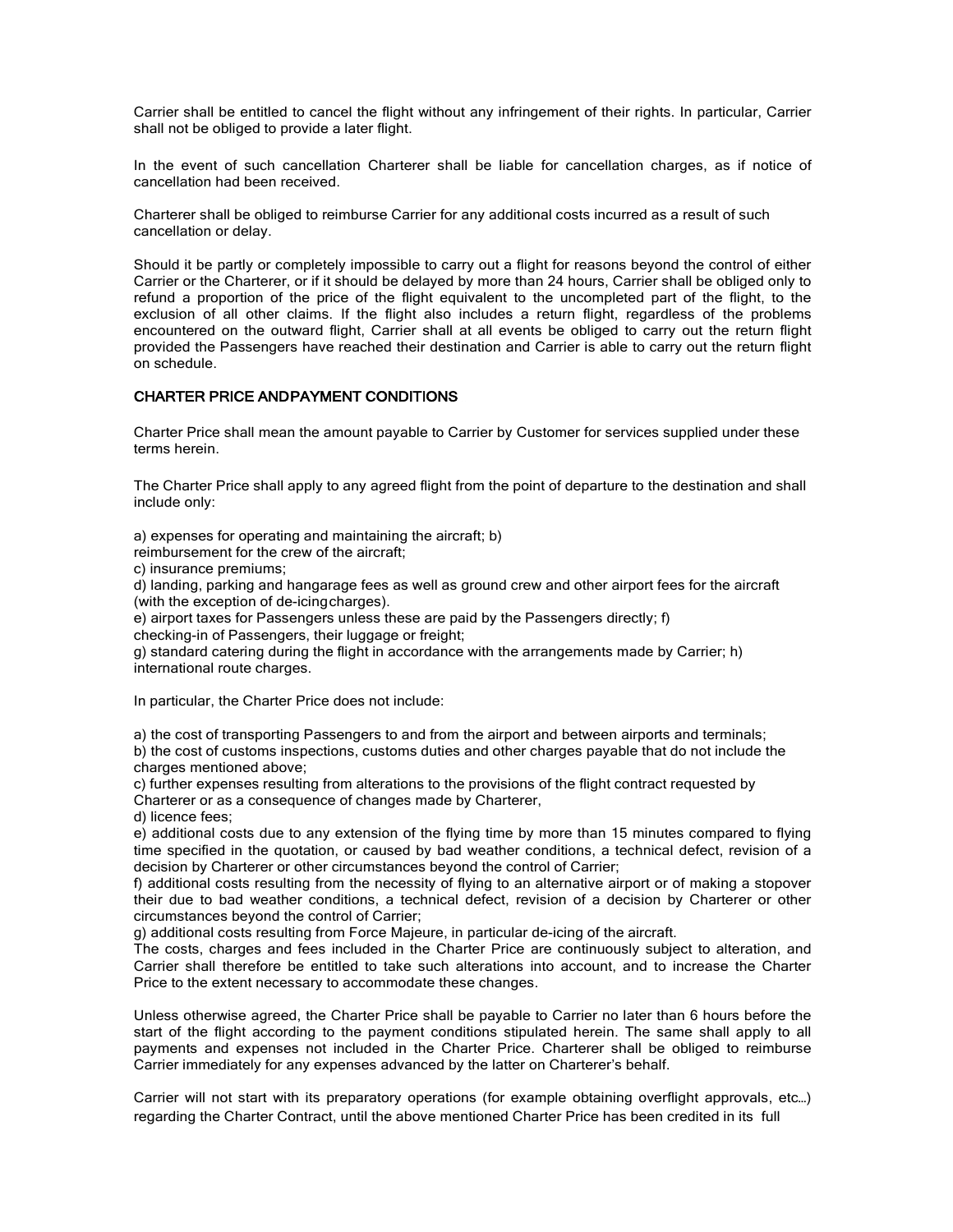amount on the regarding Carrier´s account and the Charter Contract has been duly signed by Charterer and Carrier.

Carrier shall not be liable in any way for any delays, which may arise out of the fact, that the above mentioned Charter Price has not been credited to the relevant account in due time.

Any payments regarding the Charter Contract have to be transferred to the respective account in a way, that the whole amount due is credited on the respective account of Carrier without any deductions.

# OBLIGATIONS, LIABILITIES AND INSURANCES

#### Charterer:

Charterer shall be liable for executing the Charter Contract even if Charterer is only acting as an intermediary. This liability extends to any damage to the aircraft caused by Charterer's representatives, employees and/or Passengers.

Charterer shall be obliged to inform Carrier immediately about any significant incidents, especially injuries to Passengers or damage to luggage that may occur during the flight. In the case of damaged freight, this must be done immediately after delivery of the freight, as Carrier shall not otherwise be held liable in any way.

Charterer shall be obliged to provide Carrier with all the necessary information about Passengers, luggage and freight in good time so as to enable Carrier to issue and deliver the necessary documents and declarations in good time with due consideration for the relevant regulations. In particular, no later than 12 hours prior to departure Charterer shall be obliged to provide Carrier with a Passenger list that must also contain any special information.

Charterer shall ensure that Passengers have all the necessary travel documents, especially entry visas, etc. prior to the flight. Charterer shall also be responsible for ensuring that Passengers and/or luggage and/or freight comply with the travel and customs regulations and the legal and/or official entry conditions of the country of destination and the countries that will be overflown. Charterer shall be liable for all costs and damages arising as a result of failure to comply with these regulations, and shall therefore indemnify Carrier against them. Provided this is explicitly agreed in writing, Carrier shall procure the documents and permits necessary for a flight in accordance with the legal and intergovernmental regulations and required to carry out the flight. Otherwise Charterer alone shall be responsible for these.

Charterer shall be responsible for the correctness and completeness of all information, and for any losses arsing due to incorrect or incomplete information, and shall therefore indemnify Carrier against any such losses.

### Carrier:

Carrier shall only be liable only under the conditions set forth herein.

Carrier shall be liable only for damage caused in the course of providing its own air transport services. Carrier's liability shall under no circumstances be higher than the amount of the damage proven and the total amount of any compensation payable by Carrier shall under no circumstances exceed the maximum applicable liability limits.

Under no circumstances shall Carrier be liable for any consequential damage if such permits are not granted (e.g. flight, overflying or landing permits), provided that Carrier has applied for such permits in good time and in accordance with the documents and information provided by Charterer.

Carrier in any event shall not be liable if all reasonable measures have been taken to prevent damage, or if it is not possible to undertake such measures. Under no circumstances shall Carrier be liable for indirect claim, consequential claim or compensation of a penal nature.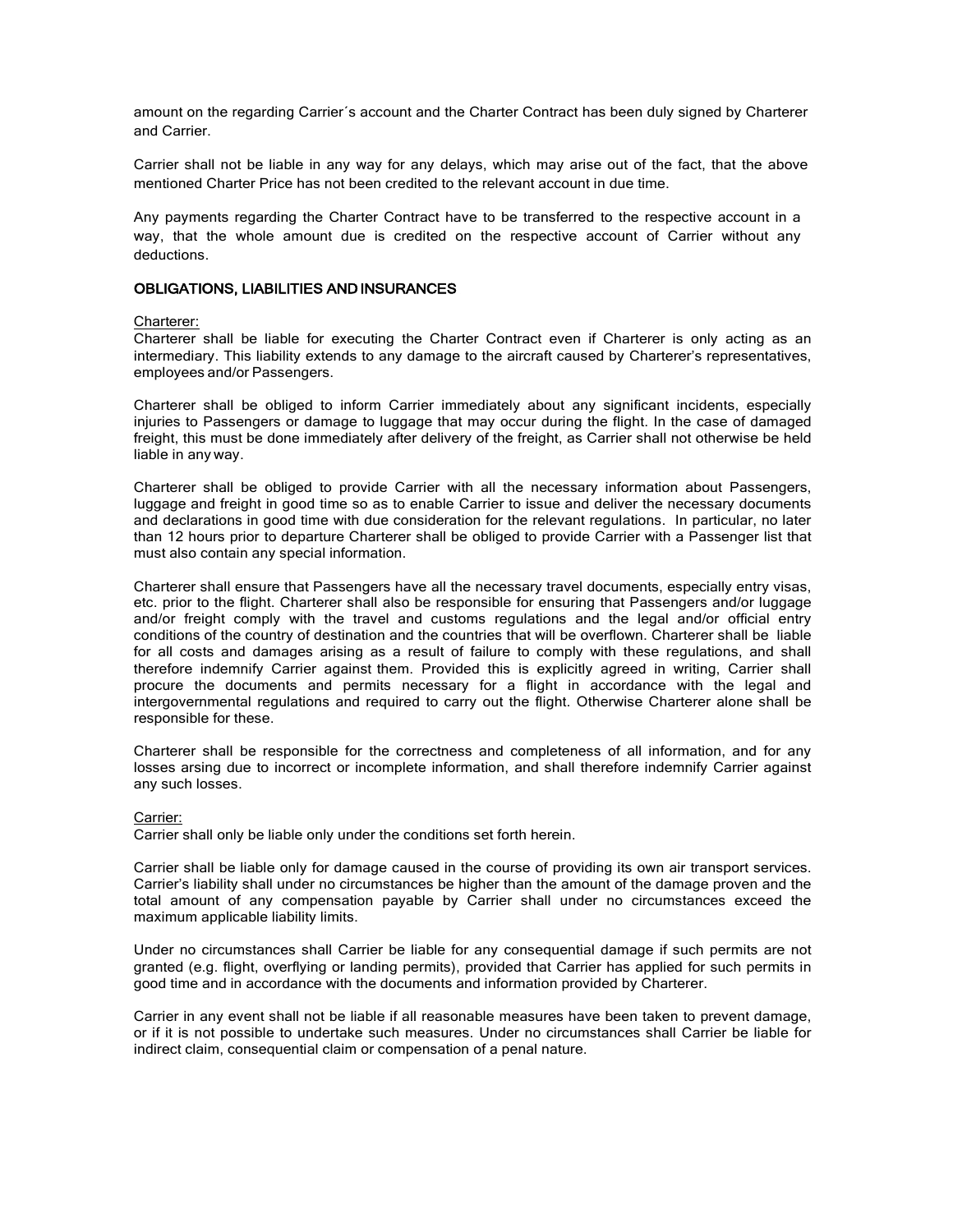Carrier shall only be liable for damages for the occurrence, cause and extent of which proof can be produced.

The exclusion and limitation of Carrier's liability shall also apply analogously to all operational staff, employees and other persons whose aircraft Carrier uses, including their operational staff, employees and other persons.

Any claim for damages herein can only be made within the preclusion period of two years. This period shall be calculated from the date of the arrival of the aircraft at the destination, or from the date on which the aircraft should have reached the destination, or from the date on which the transportation was terminated. The method of calculating this period shall be determined in accordance with the law of the court applied to.

In particular the liability of Carrier shall explicitly be exempted in the event of damage attributable to Force Majeure, in the event of damage caused by third parties, in the event of damage directly or indirectly attributable to compliance with legal and/or official directions, provisions or regulations, in the event of damage due to a technical defect of an aircraft, in the event of damage resulting from failure to fulfil and/or defective fulfilment of the flight contract and not caused either wilfully by or through the gross negligence of Carrier, in the event of flights being changed or not carried out for reasons of safety, in the event of damage due to a necessary stopover or alternative landing not caused either wilfully by or through the gross negligence of Carrier and in the event of damage attributable to the lateness of Passengers and/or luggage and/or freight and not caused either wilfully by or through the gross negligence of Carrier.

Carrier shall at ist own costs and expense maintain or cause to have maintained in full force and effect aircraft, passenger, baggage and cargo damage liability insurance covering the aggregate liability assumed by Carrier according to the applicable regulations. In case that an injured party is indemnified by an accident insurance, such injured party shall not be entitled to any damages towards Carrier up to the amount paid by the insurance of the injured party. Accident damages shall in any case be added to the liability insurance. Provided that a flight is carried out with another aircraft than one of the Carrier, the insurance and liability provisions of the transporting company shall apply.

If a Passenger is killed, bodily injured or otherwise damaged in his health on board of one of Carrier´s aircraft or while boarding or unboarding, Carrier shall be obliged to indemnify the Passenger for such damage, provided that Carrier is responsible for such damage. Should a flight represent a risk due to a Passenger's age and/or state of health, Carrier shall not be liable for any damage attributable to these factors.

Luggage comprises any objects which a Passenger has entrusted to Carrier. Hand luggage comprises any objects which a Carrier Passenger carries with him.

Each Passenger shall be entitled to a luggage allowance of 20 kg and hand luggage of 5 kg. This shall not infringe the Captain's right to set a lower weight limit per seat for considerations of safety in individual cases.

Carrier shall be liable for delay, damage, destruction and/or loss of luggage only if caused wilfully or by gross negligence, and then only to the maximum limits specified in the applicable regulations.

Carrier shall not be liable for the loss of and/or damage to or the delay of fragile or perishable goods, or those unsuitable for air transport and not permitted to be carried by air, as well as valuables such as jewellery, money, shares, precious metals, documents and/or electronic equipment contained in a Passengers' luggage without the knowledge of Carrier.

Carrier shall not be liable for damage caused by objects contained in a Passenger's luggage. Charterer shall be liable for any such damage and will therefore completely indemnify Carrier against it.

Unless the injured party is able to prove the contrary, accepting luggage or goods without lodging a claim immediately shall be taken as proof that they have been transported in an orderly manner.

The costs and risks of loading and unloading the aircraft shall be borne by Charterer. Charterer shall be obliged to package the goods to be transported properly, and to provide sufficient fastening materials of suitable quality.

Carrier shall be entitled to use any transport capacity not utilized by Charterer for its own purposes. Charterer shall be responsible for ensuring that the goods to be transported are suitable for transport by air and that they do not contain items that might endanger the aircraft and/or persons, and that the transportation thereof is not forbidden by laws, regulations or other provisions in the country of destination or in any country that will be flown to or overflown during the course of the flight.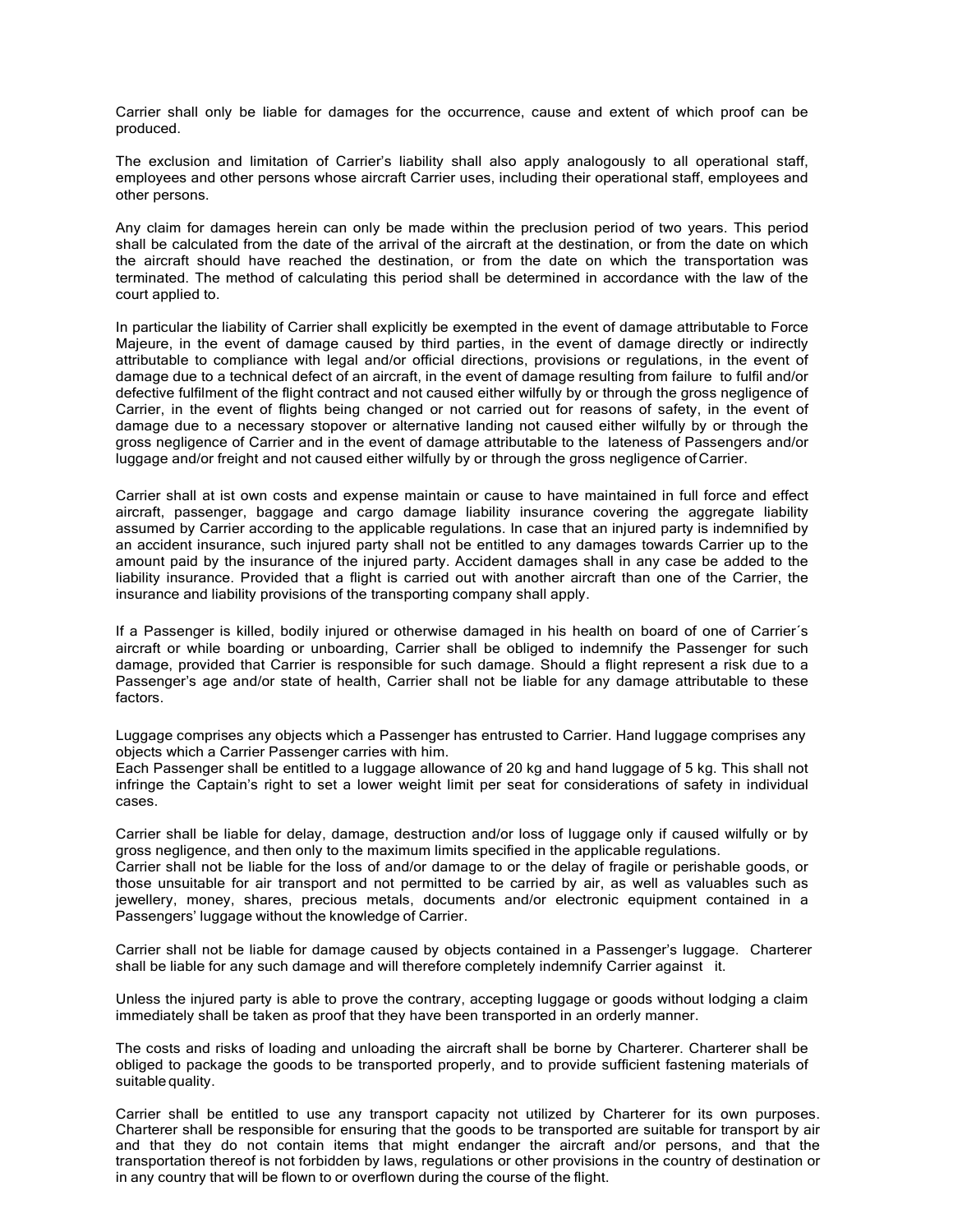Carrier shall be liable to the sender or any third party only for freight damage occurring during transportation by air. However, this shall only apply if such damage is caused wilfully or by gross negligence.

Carrier shall not be liable to the freight dispatcher or any other third party.

Furthermore Carrier shall not be liable if the sender and/or receiver or any persons associated with them cause or contribute to such damage.

Under no circumstances shall Carrier be liable for any damage higher than the value of the goods specified in the shipping documents. The value of the goods must be proved in each case. In the event that goods are only partly damaged or incompletely delivered, Carrier's liability shall be reduced in proportion to the weight of the undamaged or undelivered part.

Carrier shall not be liable if the damage or loss of the goods transported is due to items contained therein. Carrier shall not be liable for goods that deteriorate or perish due to environmental influences or to the duration of the transport.

Such damage shall be borne by the owner and/or sender and/or receiver of such objects, and Carrier shall therefore be completely indemnified against it.

Carrier shall be entitled to remove or to destroy any goods representing a hazard to the aircraft, persons or other property without prior announcement and without any liability whatsoever.

### General

Carrier shall use its best efforts to agree on favourable economic and operational terms for all services in the course of operation / charter flights, whereas no guarantee for actual best prices are given. In case a discout, rebates or similar is granted due to the size of volume purchased by Carrier such amount subject to conditions stipulated in respective agreements may be used for the benefit of companies involved in such transaction. It is in the discretion of Carrier to share any such benefits with customer.

### TERMINATION AND CANCELLATION

Carrier shall have the right to terminate the Charter Contract with immediate effect for pressing reasons without any infringement of its rights, in particular:

– if the Passengers do not arrive at the agreed time or if Charterer fails to provide the luggage or freight for the flight at the agreed time,

– if Charterer violates his obligations arising from the Charter Contract, in particular if he fails to pay the Charter Price in due time at the conditions stipulated herein;

– if insolvency proceedings are commenced against Charterer, respectively rejected due to lack of funds, seizure of Charterer's property is effected, or permission for prolongation of payments is given based on judicial or administrative proceedings or on Charterer´s request for out-of-court composition with its creditors;

- if the booked flight is for the purpose of deporting individuals from/to or via any country (deportation flight) without prior written confirmation of Carrier to perform such flight;

The following cancellation fees shall become payable with immediate effect should Charterer cancel the flight contract for any reason. Charterer shall advise Carrier in writing of his cancellation of the flight contract.

In this event, the following cancellation fees will be charged:

- a) till 10 days before departure: 10% of the flight price, minimum 1.000EUR
- b) 9-7 days before departure: 20% of the flight price
- c) 6-3 days before departure: 40% of the flight price
- d) 72-24 hours before departure: 60% of the flight price
- e) 24hours before departure: 80% of the flight price

d) In the event of the journey not being made once flight services have already been provided: 100% of the flight price.

### DATA PROTECTION (DSGVO) - AVCON JET - Website PRIVACY Notice

We process your personal data in accordance with the EU General Data Protection Regulation ("GDPR") and applicable national data protection laws (in Austria: Datenschutzgesetz ("DSG"), and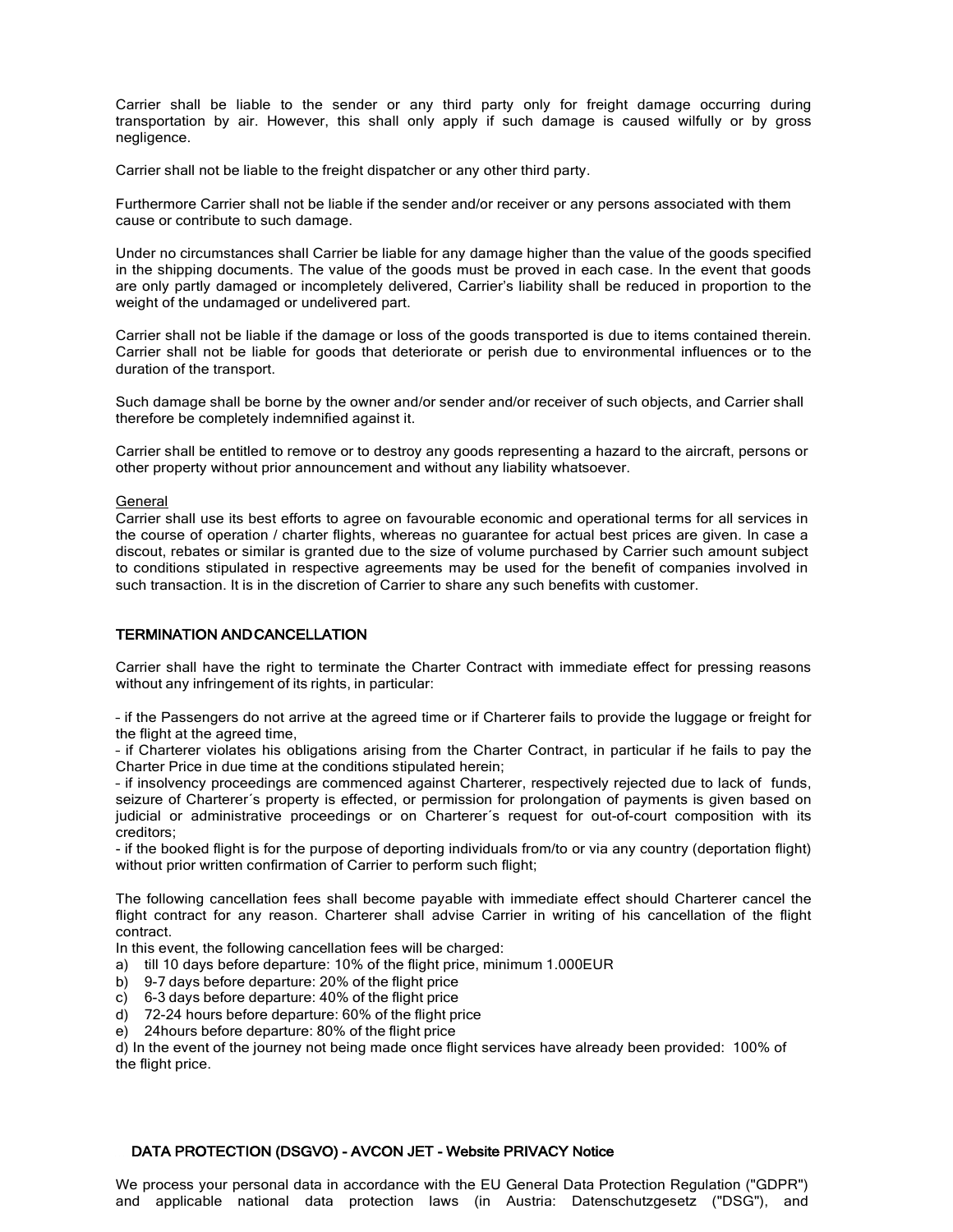Telekommunikationsgesetz 2003 ("TKG 2003"). Unless otherwise defined in this Notice, the terms used herein shall have the same meaning as defined in the GDPR.

When you use our Website we may process those personal data which you voluntarily provide to us (e.g. by means of our contact form). However, you can also visit our Website without actively providing us with information about you. In this case we collect certain data that your browser transmits to our website server (i.e. log files) as well as data that we collect via the use of cookies or similar technologies. Personal data you actively disclose to us

When you actively communicate with us via our Website, we process those personal data that you voluntarily provide to us. In particular, this relates to our following services:

Electronic communication / contact forms: When you choose to contact us via the contact form provided on our Website or other means of electronic communication (e.g. per email) the personal data you provide to us (e.g. name, email address, correspondence) will be processed for the purpose of answering your questions, fulfilling your requests or otherwise communicating with you (Art 6 (1) b GDPR – performance of (pre-)contractual duties)

Job applications: When you choose to contact us in order to apply for job opportunities posted on our Website the personal data you provide to us (e.g. name, contact data, application letter, CV data, photograph, certificates and references, etc.) will be processed for the purpose of reviewing your application and considering it in the recruitment process for the open position. (Art 6 (1) b GDPR – performance of (pre-)contractual duties)

Newsletter: If you have subscribed to our Newsletter via our Website, the personal data you provide to us (e.g. name, email address) will be processed for the purpose of sending you the requested newsletter including customized information about our products and available promotions. If you no longer wish to receive the Newsletter, you can unsubscribe at any time by clicking the respective link in each Newsletter that you receive from us or send us your request for withdrawal by email. (Art 6(1) a GDPR – consent)

User Account: If you have registered a user account on our Website, the personal data you voluntarily provide to us (e.g. name, email address, account name, password, product requests) will be processed for the purposes of providing you access to your user account, enabling you to write reviews and to send you personalized content offers (Art 6(1) b GDPR – performance of contract).

Flight requests: When you use our Flight Request feature we process the data you provide to us (trip details such as departure, destination and date and your contact information) to send you a personalized offer for your trip (Art 6(1) b GDPR – performance of contract).

Group Customer Database: Please consult our Group Customer Database – Privacy Notice for further information how we, and our joint partners, process your data in our shared customer database.

Some of the data we request in connection with our above services may be marked as mandatory fields. You are not required to provide these data. However, without providing this information we may not be able to process your request or provide our services.

#### Log files

You may also visit our Website without actively providing us with information about you. In this case we collect certain data that your browser transmits to our website server (i.e. log files). Our log files contain the following information: (i) date and time of retrieval of our Website, (ii) type, version and settings of your web-browser, (iii) your operating system and internet service provider, (iv) requested pages and files, (v) website used prior to visiting our Website as well as (vi) your IP-address. The IP address is a specific number assigned to your computer which enables your device to communicate in a network using the Internet Protocol (IP). IP addresses may qualify as personal data as they technically allow the identification of the user in certain circumstances. The processing of these log files is necessary for us to maintain the functionality, stability and security of our Website. We may also process them for the purpose of forensic investigations in the case of a security incident or in order to generate user statistics. For statistical purposes your IP-address is used in anonymized form only.

Legal basis: Art 6(1) f GDPR (legitimate interest in maintaining functionality, stability and security of our Website)

#### Cookies

In addition, this Website uses cookies. These are small text files that may be placed on your device while browsing our Website which store certain information about you. Cookies cannot access, read or modify other data stored on your device. When we refer to "cookies" we include other technologies with similar purposes, such as pixel tags.

We use two types of cookies on our Website:

Necessary cookies: Without necessary cookies the proper functioning of our Website would not be possible or only to a limited extent. The use of necessary cookies on our Website is possible without your consent. However, you can deactivate cookies at any time by modifying your browser settings.

### Legal basis: Art 6 (1) f GDPR (legitimate interest)

Optional cookies: These types of cookies may be used to improve our Website, optimize your user experience, analyze user behavior or customize marketing activities. Optional cookies may also be placed by external advertising companies ("third party cookies"). Optional cookies will only be used upon your consent which you may provide by clicking "OK" on our Website's cookie banner. This consent can be withdrawn at any time with effect for the future.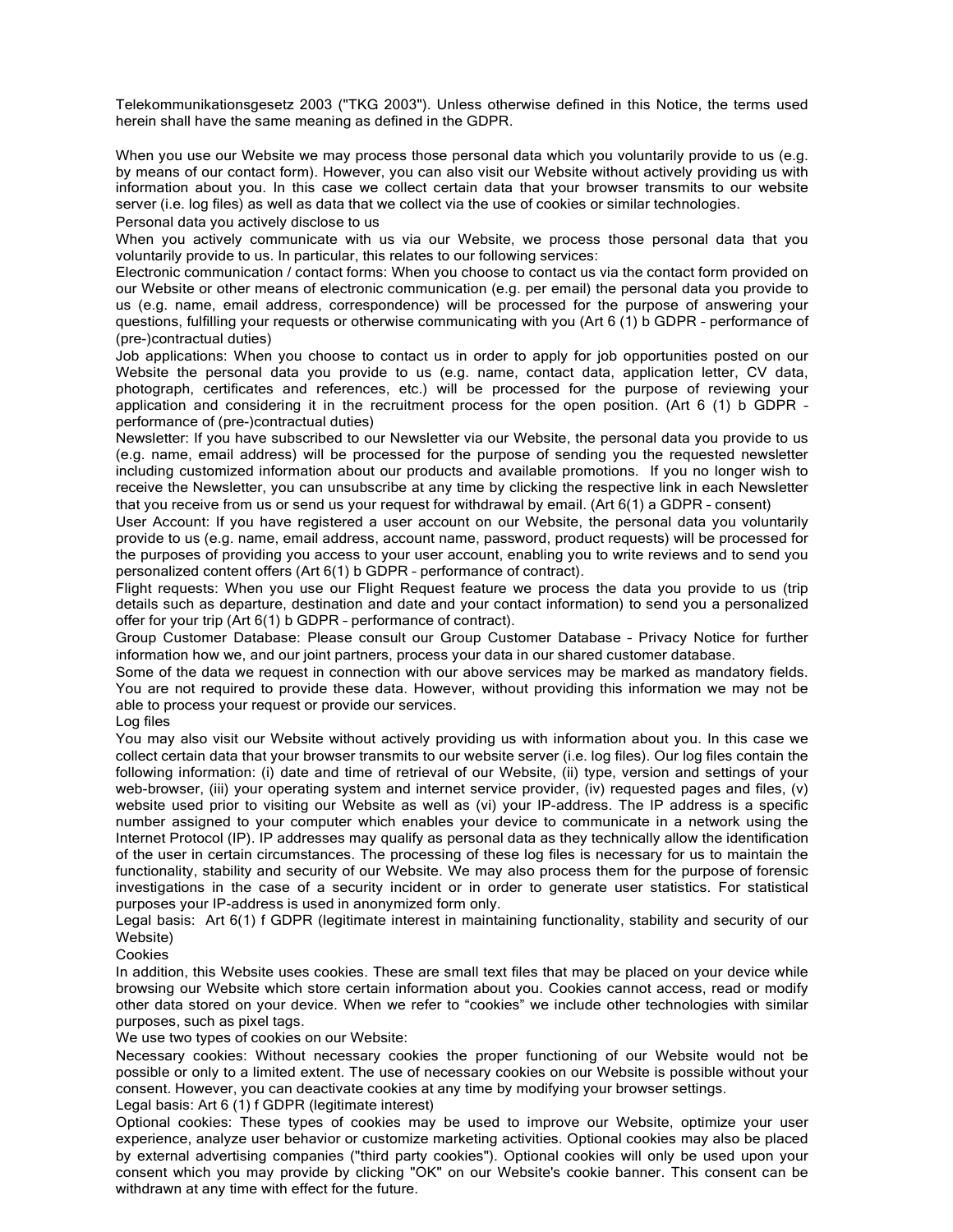#### Legal basis: Art 6(1) a GDPR (consent)

By clicking on the "OK"-button in the Website's cookie banner you agree to the use of the above listed optional cookies on our Website. Your consent can be withdrawn (for all or individual cookies) at any time with effect for the future by deleting the respective cookies.

You may also refuse the use of cookies by selecting the appropriate settings on your browser or by deleting the cookies from the device and browser. Most browsers accept cookies automatically, but you can alter the settings of your browser to erase cookies or prevent automatic acceptance if you prefer. Generally you have the option to see what cookies have been placed and delete them individually, block third party cookies or cookies from particular sites, accept all cookies, to be notified when a cookie is issued or reject all cookies. Visit the 'options' or 'preferences' menu on your browser to change settings, and check the following links for more browser-specific information:

[Cookie settings in Internet Explorer](https://support.microsoft.com/en-us/help/17442/windows-internet-explorer-delete-manage-cookies) 

[Cookie settings in Firefox](https://support.mozilla.org/en-US/kb/cookies-information-websites-store-on-your-computer?redirectlocale=en-US&redirectslug=Cookies)

[Cookie settings in Chrome](https://support.google.com/chrome/answer/95647?hl=en)

[Cookie settings in Safari](https://support.apple.com/?path=Safari/3.0/en/9277.html)

You should be aware that any preferences will be lost, if you delete all cookies and many websites will not work properly or you will lose some functionality. We do not recommend turning cookies off when using our website for these reasons.

to whom we may disclose your personal data

For the above mentioned purposes we may share your personal data with the following recipients:

to partner companies, where necessary in order to perform our services (e.g. where you request certain services via our Website);

IT service providers who provide hosting, maintenance and security services for our Website advertising und web-analysis partners (e.g. Google LLC) who provide certain services to us in connection to our Website other users of our social media pages according to your privacy settings (e.g. your interactions with our pages and posts) Where disclosure is required (i) by law or regulation or (ii) to establish, exercise or defend legal claims, we may also disclose personal data to a competent authority, such as supervisory, regulatory or criminal authorities, courts of law or other third parties who advise us in this context (e.g. lawyers or forensics experts). Some of these recipients may be located in countries outside the EU/EEA for which an adequate level of data protection has not yet been established by the EU Commission. It should be noted that the level of data protection in such countries may not be the same as within the EU/EEA. Also, subject to local laws and regulations data may be accessible to local authorities or courts.

However, where personal data is transferred to such third countries we implement appropriate safeguards to ensure that your rights are protected in accordance with the GDPR. This includes the conclusion of the EU Commission's standard contractual clauses for the transfer of personal data (Art 46(2) c GDPR). Further details on the implemented safeguards as well as copies of the respective agreements are available on request.

Log files are generally kept for a period of three months. Beyond this time period log files will only be stored for the purpose of investigating irregularities or security incidents in our system. For the storage duration of cookies see section above. We generally retain your personal data for as long as this is necessary for the fulfilment of the purpose for which they were obtained. Thus, in any case we process your personal data for the duration of our contractual or service relationship with you. Beyond this time period we keep your personal data to comply with statutory retention obligations (e.g. to fulfill the 7-year retention obligation under applicable tax and company law). Where necessary we may also keep your data for as long as potential legal claims against us are not yet time-barred; for certain claims the statutory limitation period may be up to 30 years.

As soon as there are no legitimate grounds for the further storage of personal data available, they will either be deleted or anonymized.

As a data subject you have inter alia the following rights under the statutory conditions:

to check whether and what kind of personal data we hold about you and to request copies of such data (right of access) to request correction, supplementation or deletion of your personal data that is inaccurate or processed in non-compliance with applicable requirements (right to rectification and erasure)

to request us to restrict the processing of your personal data (right to restriction)

in certain circumstances, to object for legitimate reasons to the processing of your personal data or to revoke consent previously granted for the processing (right to object or withdraw consent)

to receive the personal data you provided to us in a structured, commonly used and machine-readable format and to transmit those data to another controller (right to data portability)

We do not process your personal data for the purpose of taking decisions based solely on automated processing, including profiling, which produce legal effects concerning you (Art 22 GDPR).

To exercise any of the above rights kindly send an email to us (datenschutz@avconjet.at). We may require further information to verify your identity and protect your personal data from unauthorized access.

In addition, you have the right to lodge a complaint with a supervisory authority, if you believe your data protection rights have been violated. For Austria the competent authority is the Data Protection Authority (Datenschutzbehörde).

The Website contains links to third-party websites. We have no control over the content or privacy practices of these other websites. Please read the respective data protection provisions of other websites